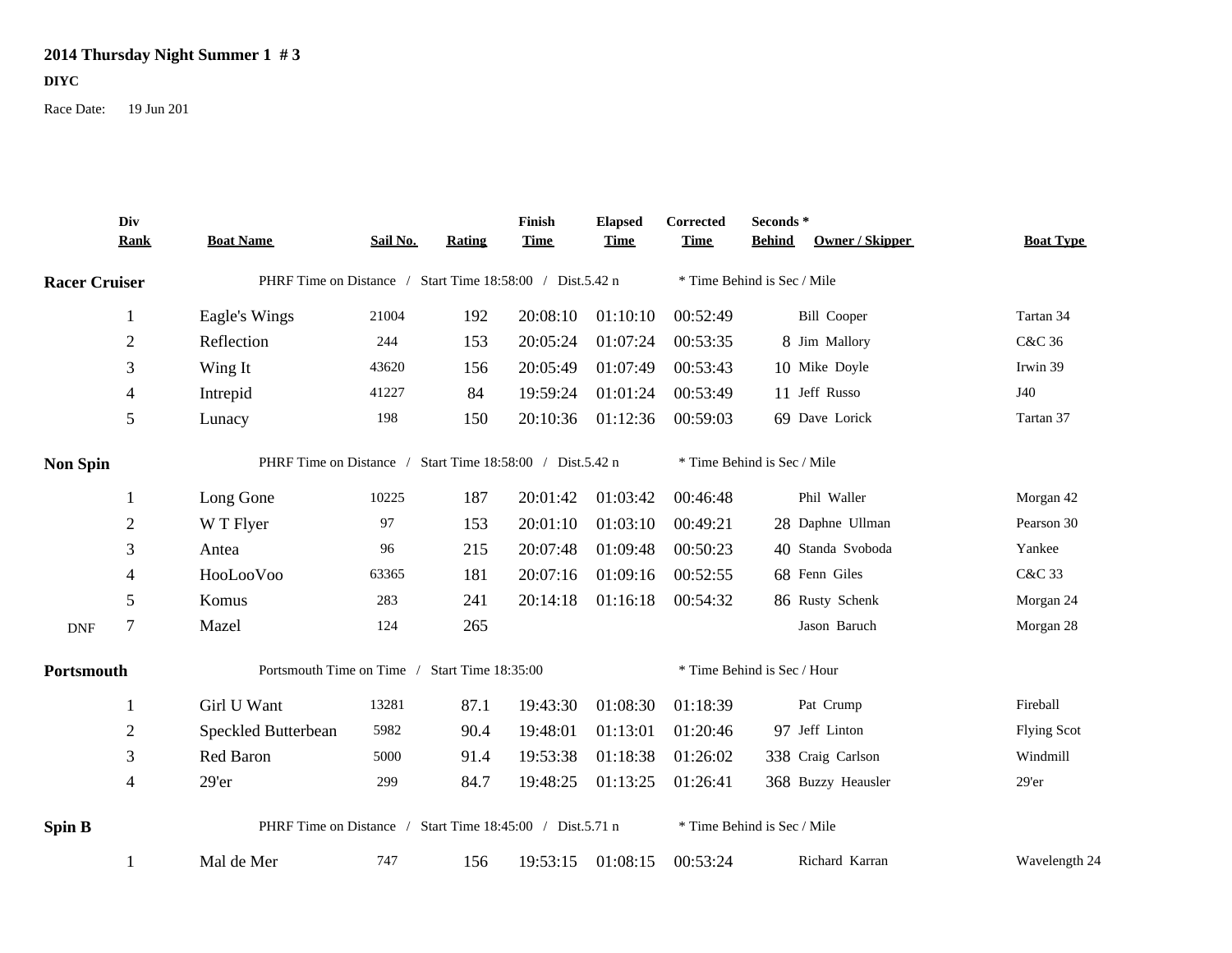|                  | $\sqrt{2}$     | VX One                                                    | 106            | 108 | 19:50:25 | 01:05:25 | 00:55:08                    | 18 Robby Brown              | VX One             |  |  |
|------------------|----------------|-----------------------------------------------------------|----------------|-----|----------|----------|-----------------------------|-----------------------------|--------------------|--|--|
|                  | 3              | Junior                                                    | 41186          | 123 | 19:51:59 | 01:06:59 | 00:55:17                    | 20 Frank Selph Jr           | J27                |  |  |
|                  | $\overline{4}$ | Meltimi                                                   | 40787          | 132 | 19:54:18 | 01:09:18 | 00:56:44                    | 35 Alex Korakis             | S <sub>2</sub> 9.1 |  |  |
|                  | 5              | Whirligig                                                 | 82             | 141 | 19:55:59 | 01:10:59 | 00:57:34                    | 44 Charlie Cushing          | Ulitimate 20       |  |  |
|                  | 6              | Privateer                                                 | 282            | 132 | 19:56:02 | 01:11:02 | 00:58:28                    | 53 Chris Jones              | S <sub>2</sub> 9.1 |  |  |
|                  | 7              | Untouchable                                               | 11             | 111 | 19:54:21 | 01:09:21 | 00:58:47                    | 57 Allen Saunders           | Elliott 770        |  |  |
|                  | $\,8\,$        | Volant II                                                 | 99             | 174 | 20:00:40 | 01:15:40 | 00:59:06                    | 60 John Gifford             | J22                |  |  |
|                  | 9              | <b>Boat</b>                                               | 57             | 156 | 19:59:47 | 01:14:47 | 00:59:56                    | 69 Larry Willis             | Wavelengh 24       |  |  |
|                  | 10             | Forerunner                                                | 23656          | 132 | 19:58:14 | 01:13:14 | 01:00:40                    | 76 Tim Ruman/ Frank Selph   | <b>J30</b>         |  |  |
|                  | 11             | Dr Bligh                                                  | 30             | 132 | 20:00:09 | 01:15:09 | 01:02:35                    | 96 Mike Maher               | S <sub>2</sub> 9.1 |  |  |
| <b>DNE</b>       | 13             | Cat's Meow                                                | $\overline{c}$ | 150 |          |          |                             | Jeff Sinicki                | Jeanneau 11.2      |  |  |
| <b>Melges 24</b> |                | PHRF Time on Distance / Start Time 18:40:00 / Dist.5.71 n |                |     |          |          | * Time Behind is Sec / Mile |                             |                    |  |  |
|                  | $\mathbf{1}$   | Whiplash                                                  | 27             | 75  | 19:42:26 | 01:02:26 | 00:55:18                    | David Clement               | Melges 24          |  |  |
|                  | $\sqrt{2}$     | Rogue                                                     | 457            | 75  | 19:43:09 | 01:03:09 | 00:56:01                    | 8 Bob Kroetsch              | Melges 24          |  |  |
| J24              |                | PHRF Time on Distance / Start Time 18:40:00 / Dist.5.71 n |                |     |          |          |                             | * Time Behind is Sec / Mile |                    |  |  |
|                  | 1              | <b>Spoony Tactics</b>                                     | 2264           | 171 | 19:49:27 | 01:09:27 | 00:53:11                    | Todd & Genoa Fedyszyn       | J24                |  |  |
|                  | $\sqrt{2}$     | Sabotage                                                  | 1858           | 171 | 19:50:16 | 01:10:16 | 00:54:00                    | 9 Nate Vilardebo            | J24                |  |  |
|                  | 3              | Ragged Edge                                               | 154            | 171 | 19:51:01 | 01:11:01 | 00:54:45                    | 16 Dan Kresge               | J24                |  |  |
| Spin A           |                | PHRF Time on Distance / Start Time 18:50:00 / Dist.5.71 n |                |     |          |          |                             | * Time Behind is Sec / Mile |                    |  |  |
|                  | $\mathbf{1}$   | Where U Kats At                                           | 43841          | 93  | 19:51:30 | 01:01:30 | 00:52:39                    | Jamie Myers                 | Carrera 290        |  |  |
|                  | $\sqrt{2}$     | No Limit                                                  | 39526          | 42  | 19:46:52 | 00:56:52 | 00:52:52                    | 2 Burns/Hobbs/ Zonnenberg   | Farr 395           |  |  |
|                  | 3              | <b>Time Bandit</b>                                        | 73             | 72  | 19:49:57 | 00:59:57 | 00:53:06                    | 5 George Haynie             | <b>J35</b>         |  |  |
|                  | $\overline{4}$ | Mad Cow 2                                                 | 46453          | 66  | 19:50:11 | 01:00:11 | 00:53:54                    | 13 Dave German/ Ed Ruark    | <b>B32</b>         |  |  |
|                  | $\sqrt{5}$     | Fire & Ice                                                | 83198          | 84  | 19:53:05 | 01:03:05 | 00:55:05                    | 26 George Cussins           | J105               |  |  |
|                  | 6              | Wired                                                     | 39511          | 42  | 19:49:10 | 00:59:10 | 00:55:10                    | 26 Allen Thomas             | Farr 395           |  |  |
|                  | 7              | Kicks                                                     | 50             | 99  | 19:55:33 | 01:05:33 | 00:56:08                    | 37 Peter Hartleb            | <b>J92S</b>        |  |  |
|                  | 8              | Tampa Girl                                                | 83242          | 54  | 19:54:07 | 01:04:07 | 00:58:59                    | 67 Bill Terry               | J120               |  |  |

**Questions? Contact: Kelly Ferro diyc.scorer@gmail.com**